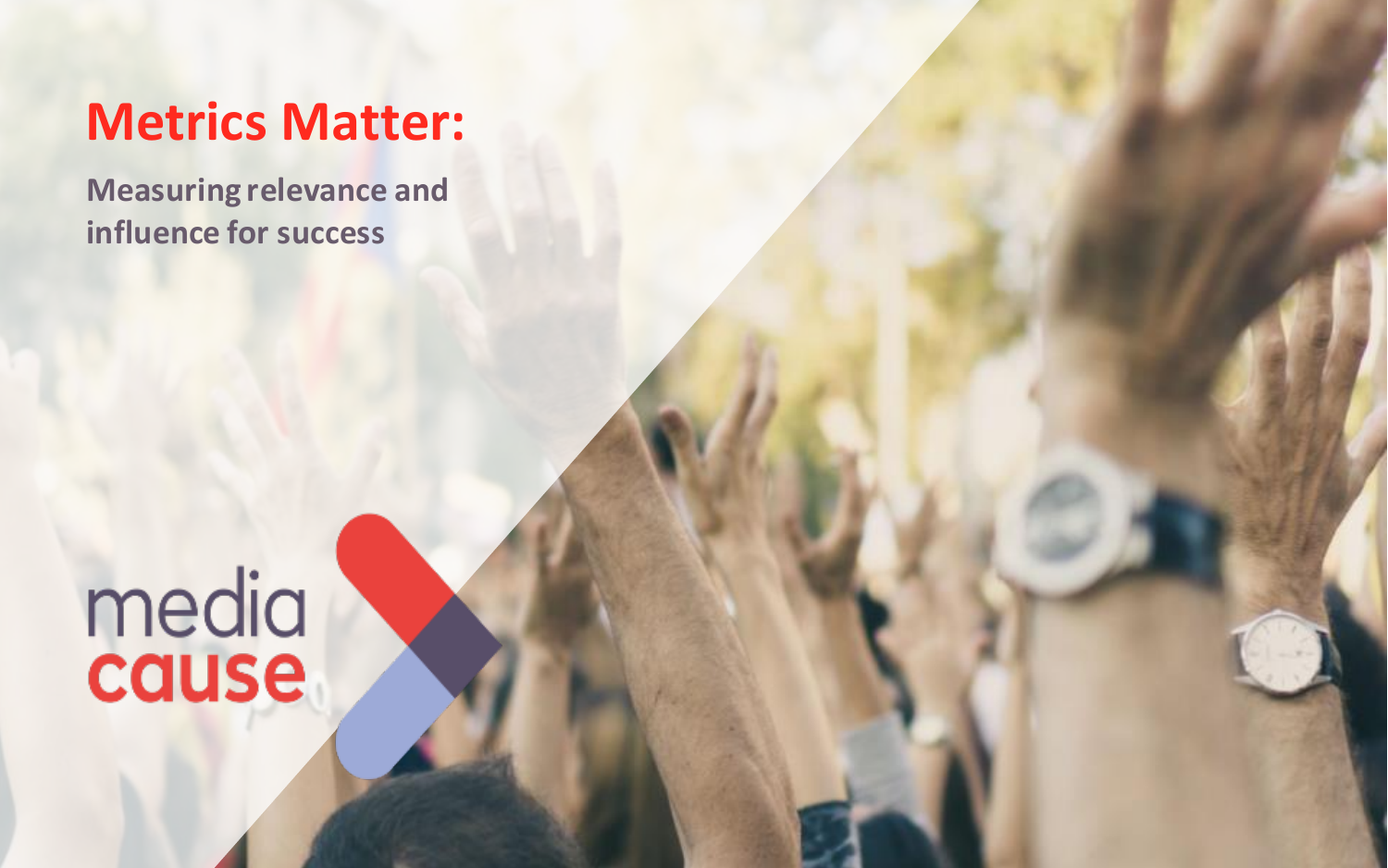# **Good Measurement (data) starts with Good Strategy**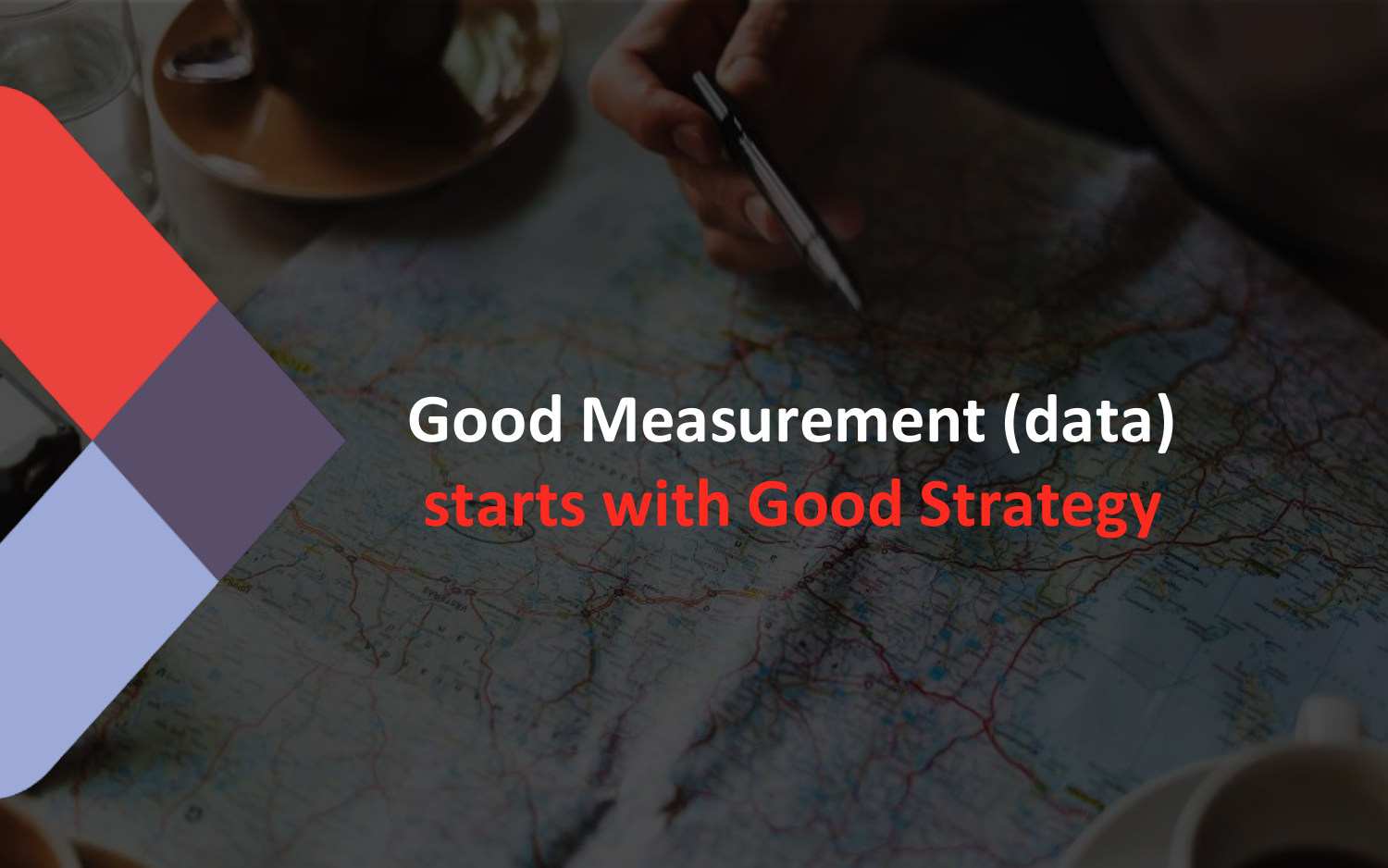## **First, understand your organizational priorities**

**Grant Funders**

**Partners**



#### **Board of Directors**

**Programs & Services**

#### **Fundraising & Development**

**Fundraising & Development**

#### **Executive Management & Staff Brand & Organizational Marketing**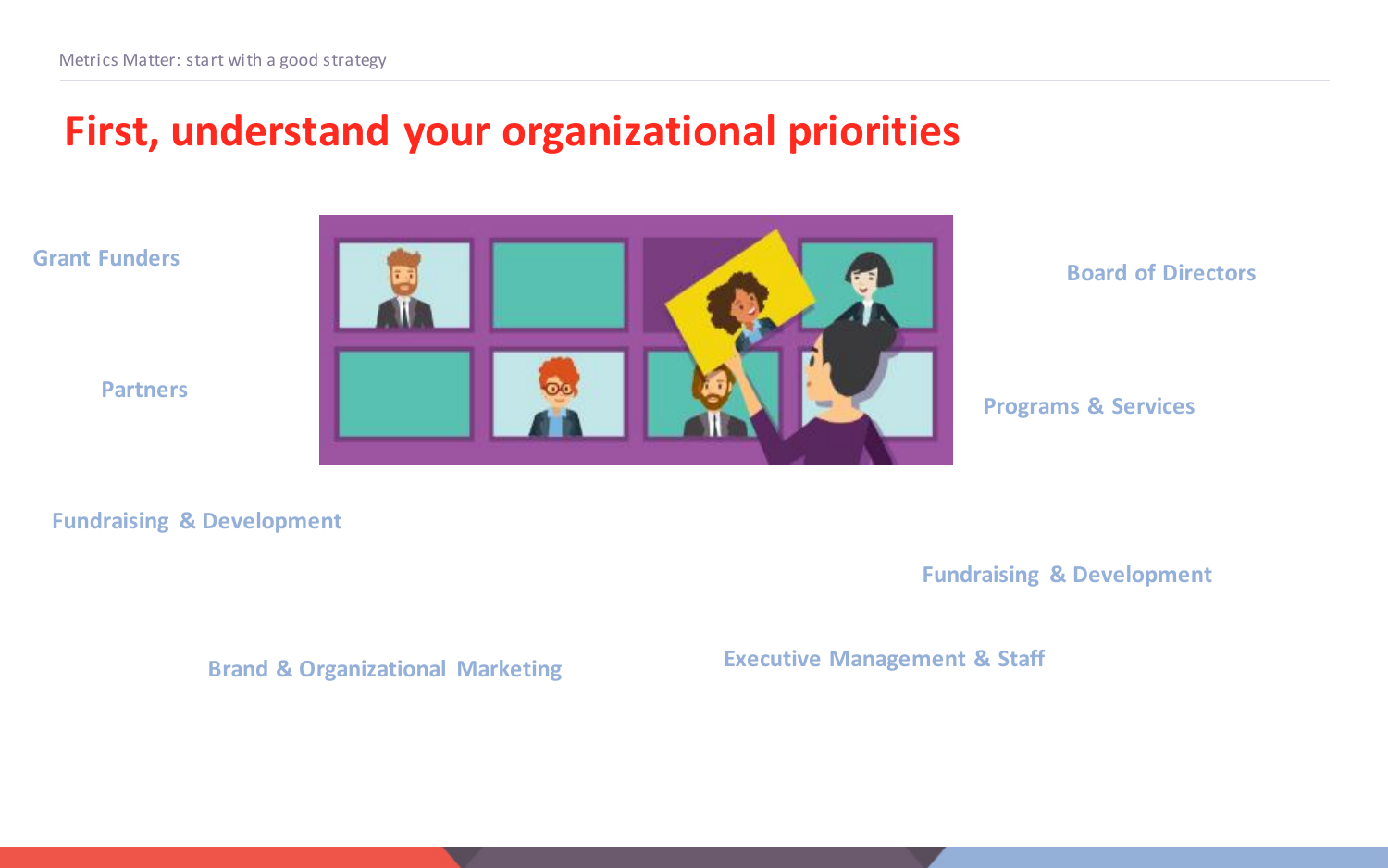## **Second, breakdown the silos**



**Pro Tip:** All these units have communication needs - internal or external. Coordinating reduces resource redundancies, confusion, and internal competition.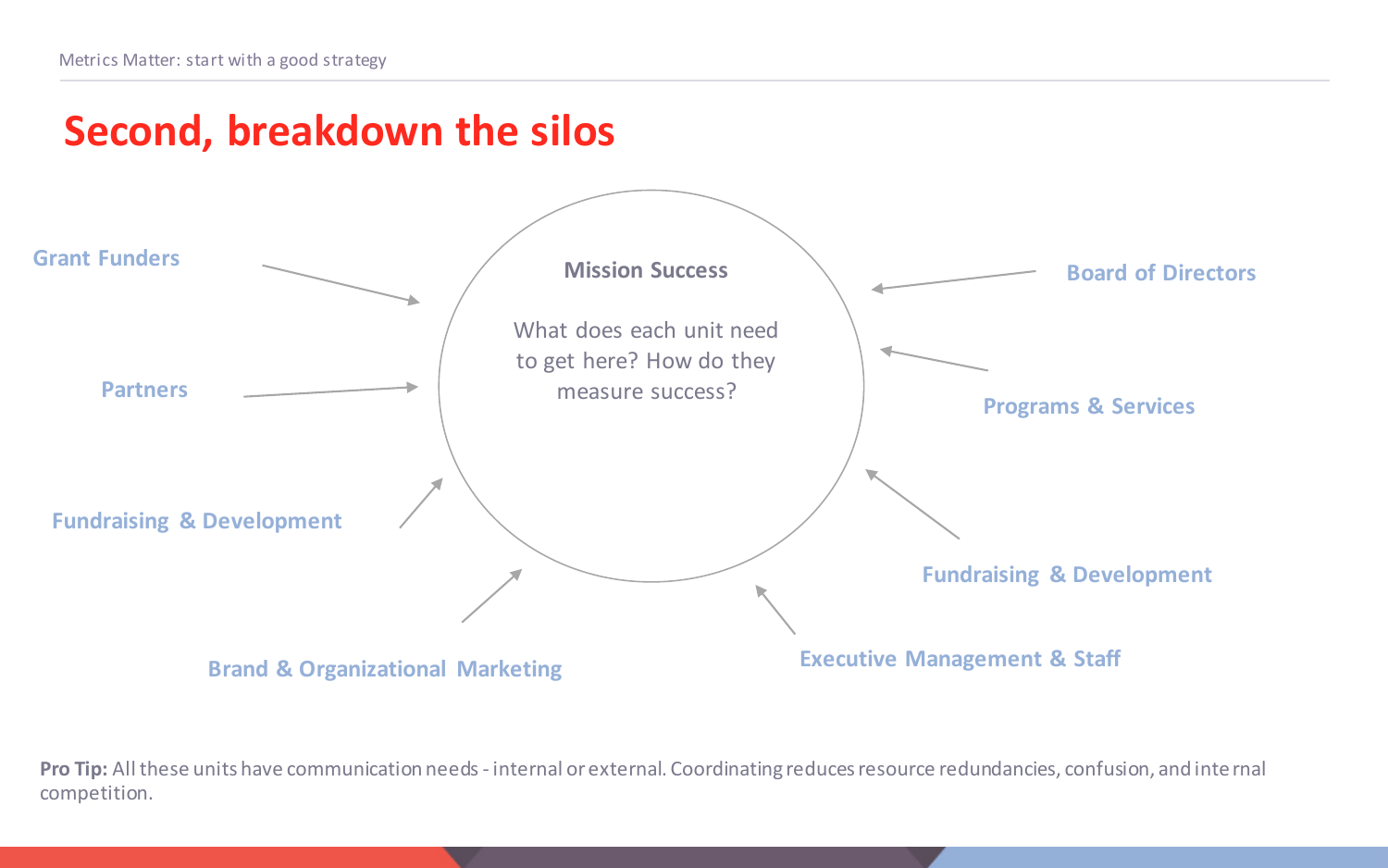# **Third, understand your audiences**

**Measurable goals and audience segmentation are the foundation of a good strategy.**

- Ask each of your units to define who they are trying to reach and what they are ultimately asking them to do.
	- Ask each unit to define how communications can impact bringing those people to take that action (i.e. do they need a bigger audience, are they looking to better engage current audiences, etc.)



**Pro Tip:** Audiences should be as specific as possible and every unit's are different within an organization. But be mindful of overlap. A stakeholder gets a communication from the organization not a department.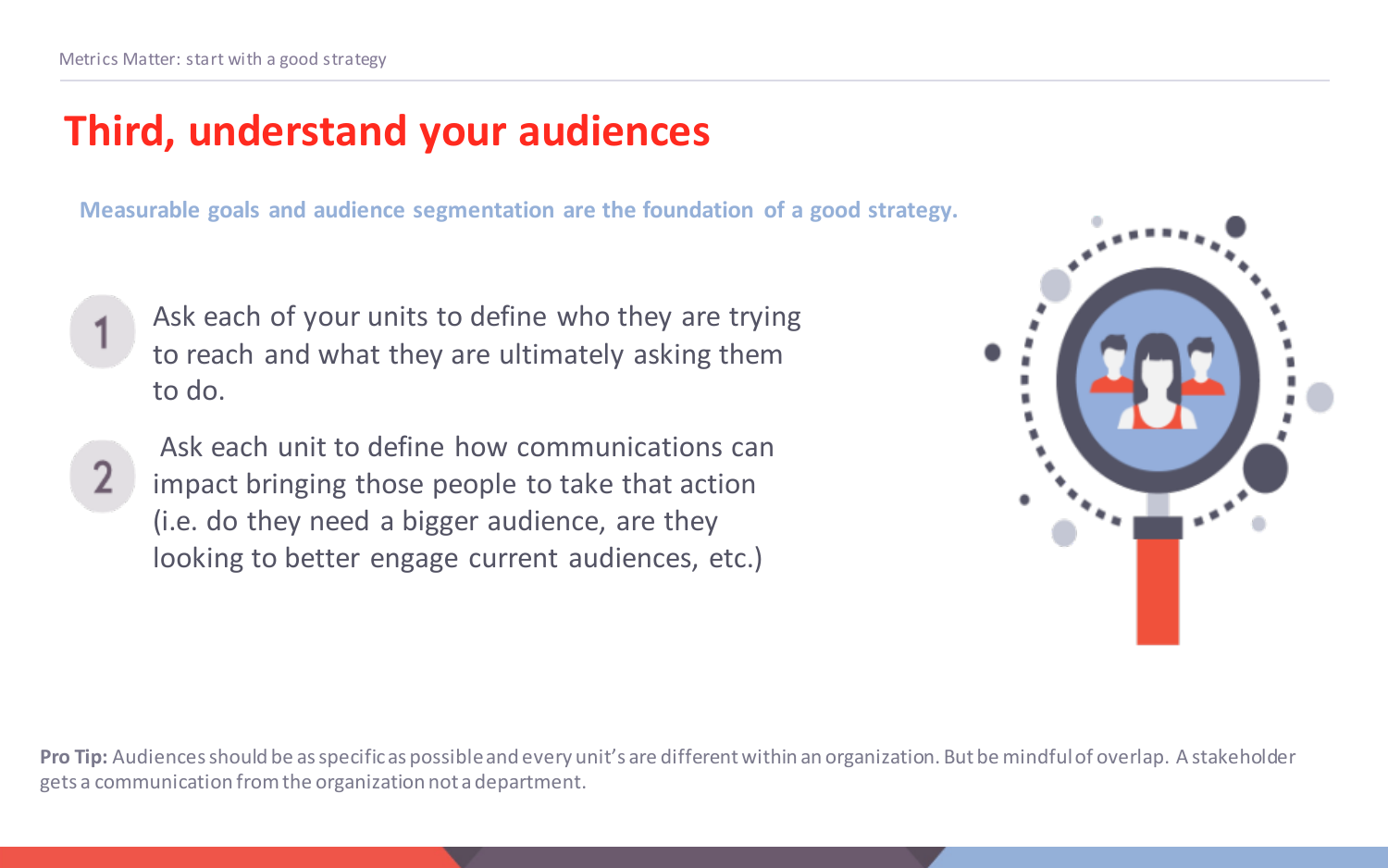### **Finally (but not really), meet your audience where they are**

**1. Have a plan to reach each specific audience.**

**2. Avoid starting with platforms and trying to fit in audiences to them.**

**3. One touch point probably isn't going to be enough.**

**4. All platforms are not created the same. They have different methods of content consumption, different data metrics, and different ad platforms.**

**5. Avoid shiny object syndrome.**

**6. Capture data and optimize based on your organizational priorities**